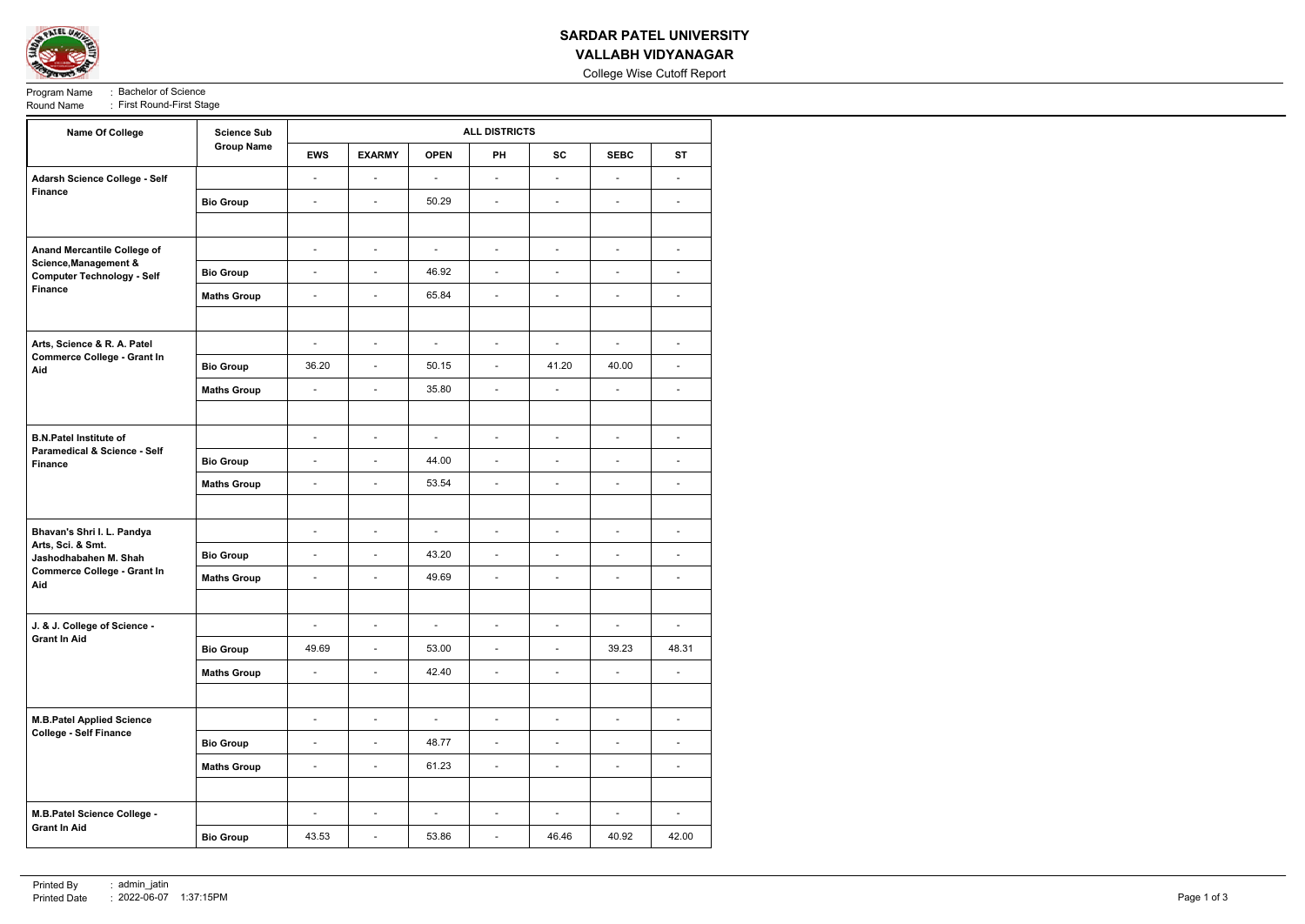

## **SARDAR PATEL UNIVERSITY VALLABH VIDYANAGAR**

College Wise Cutoff Report

Program Name : Bachelor of Science<br>Round Name : First Round-First Sta : First Round-First Stage

| <b>Name Of College</b>                                                                                                               | <b>Science Sub</b><br><b>Group Name</b> | <b>ALL DISTRICTS</b>     |                          |                |                          |                          |                          |                          |  |
|--------------------------------------------------------------------------------------------------------------------------------------|-----------------------------------------|--------------------------|--------------------------|----------------|--------------------------|--------------------------|--------------------------|--------------------------|--|
|                                                                                                                                      |                                         | <b>EWS</b>               | <b>EXARMY</b>            | <b>OPEN</b>    | <b>PH</b>                | <b>SC</b>                | <b>SEBC</b>              | <b>ST</b>                |  |
| M.B.Patel Science College -                                                                                                          | <b>Maths Group</b>                      | $\blacksquare$           | $\blacksquare$           | 42.46          | $\mathbb{L}$             | $\overline{\phantom{a}}$ | $\overline{\phantom{a}}$ | $\blacksquare$           |  |
| <b>Grant In Aid</b>                                                                                                                  |                                         |                          |                          |                |                          |                          |                          |                          |  |
| M.B.Patel Science College -<br><b>Self Finance</b>                                                                                   |                                         | $\blacksquare$           | $\overline{\phantom{a}}$ | $\blacksquare$ | $\overline{\phantom{a}}$ | $\overline{\phantom{a}}$ | $\overline{\phantom{a}}$ | $\overline{\phantom{a}}$ |  |
|                                                                                                                                      | <b>Bio Group</b>                        | $\blacksquare$           | $\overline{\phantom{a}}$ | 42.43          | $\overline{\phantom{a}}$ | $\overline{\phantom{a}}$ | $\overline{\phantom{m}}$ | $\overline{\phantom{a}}$ |  |
|                                                                                                                                      | <b>Maths Group</b>                      | $\blacksquare$           | $\overline{\phantom{a}}$ | 48.00          | $\overline{\phantom{a}}$ | $\blacksquare$           | $\blacksquare$           | $\overline{a}$           |  |
|                                                                                                                                      |                                         |                          |                          |                |                          |                          |                          |                          |  |
| <b>Parekh Brothers Science</b><br>College - Grant In Aid                                                                             |                                         | $\blacksquare$           | $\overline{\phantom{a}}$ | $\blacksquare$ | $\overline{\phantom{a}}$ | $\blacksquare$           | $\overline{\phantom{a}}$ | $\blacksquare$           |  |
|                                                                                                                                      | <b>Bio Group</b>                        | $\overline{\phantom{a}}$ | $\overline{\phantom{a}}$ | 52.77          | $\overline{\phantom{a}}$ | 50.28                    | 45.53                    | $\blacksquare$           |  |
|                                                                                                                                      | <b>Maths Group</b>                      | $\overline{\phantom{a}}$ | $\overline{a}$           | 50.15          | $\blacksquare$           | $\overline{a}$           | $\blacksquare$           | $\overline{\phantom{a}}$ |  |
|                                                                                                                                      |                                         |                          |                          |                |                          |                          |                          |                          |  |
| Patel J. B. Rudelwala Arts,<br>Patel A. M. Rudelwala<br>Commerce & Patel J. D. K.<br>Davolwala Sci. College -<br><b>Grant In Aid</b> |                                         | $\blacksquare$           | $\overline{\phantom{a}}$ | $\blacksquare$ | $\overline{\phantom{a}}$ | $\blacksquare$           | $\blacksquare$           | $\overline{\phantom{a}}$ |  |
|                                                                                                                                      | <b>Bio Group</b>                        | $\blacksquare$           | $\blacksquare$           | 36.00          | $\overline{\phantom{a}}$ | $\blacksquare$           | $\overline{\phantom{a}}$ | $\overline{\phantom{a}}$ |  |
|                                                                                                                                      | <b>Maths Group</b>                      | $\blacksquare$           | $\overline{\phantom{a}}$ | 44.50          | $\overline{\phantom{a}}$ | $\overline{\phantom{a}}$ | $\blacksquare$           | $\blacksquare$           |  |
|                                                                                                                                      |                                         |                          |                          |                |                          |                          |                          |                          |  |
| <b>Sardar Patel Institute of</b><br><b>Applied Sciences - Self</b>                                                                   |                                         | $\blacksquare$           | $\overline{\phantom{a}}$ | $\blacksquare$ | $\overline{\phantom{a}}$ | $\overline{\phantom{a}}$ | $\overline{\phantom{m}}$ | $\overline{\phantom{a}}$ |  |
| <b>Finance</b>                                                                                                                       | <b>Bio Group</b>                        | $\blacksquare$           | $\overline{\phantom{a}}$ | 48.29          | $\overline{\phantom{a}}$ | $\overline{\phantom{a}}$ | $\overline{\phantom{a}}$ | $\overline{\phantom{a}}$ |  |
|                                                                                                                                      | <b>Maths Group</b>                      | $\blacksquare$           | $\overline{\phantom{a}}$ | 51.08          | $\overline{\phantom{a}}$ | $\overline{\phantom{a}}$ | $\overline{\phantom{a}}$ | $\overline{\phantom{a}}$ |  |
|                                                                                                                                      |                                         |                          |                          |                |                          |                          |                          |                          |  |
| Shree P.M.Patel College of<br><b>Electronics &amp; Communication</b><br>- Self Finance                                               |                                         | $\overline{\phantom{a}}$ | $\overline{\phantom{0}}$ | $\blacksquare$ | $\overline{\phantom{a}}$ |                          | $\blacksquare$           | $\overline{\phantom{a}}$ |  |
|                                                                                                                                      | <b>Maths Group</b>                      | $\blacksquare$           | $\overline{\phantom{a}}$ | 55.23          | $\overline{\phantom{a}}$ | $\overline{a}$           | $\blacksquare$           | $\overline{\phantom{a}}$ |  |
|                                                                                                                                      |                                         |                          |                          |                |                          |                          |                          |                          |  |
| Shree P.M.Patel Institute of<br><b>Biosciences - Self Finance</b>                                                                    |                                         | $\blacksquare$           | $\overline{\phantom{a}}$ | $\blacksquare$ | $\overline{\phantom{a}}$ | $\overline{\phantom{a}}$ | $\overline{\phantom{a}}$ |                          |  |
|                                                                                                                                      | <b>Bio Group</b>                        | $\blacksquare$           | $\blacksquare$           | 41.84          | $\overline{\phantom{a}}$ | $\overline{\phantom{a}}$ | $\overline{\phantom{a}}$ | $\overline{a}$           |  |
|                                                                                                                                      |                                         |                          |                          |                |                          |                          |                          |                          |  |
| Shri P.M.Patel Institute of<br>Integrated M.Sc in<br><b>Biotechnology - Self Finance</b>                                             |                                         | $\overline{\phantom{a}}$ | $\overline{\phantom{a}}$ | $\blacksquare$ | $\overline{\phantom{a}}$ | $\overline{\phantom{a}}$ | $\blacksquare$           | $\overline{\phantom{a}}$ |  |
|                                                                                                                                      | <b>Bio Group</b>                        | $\blacksquare$           | $\overline{\phantom{a}}$ | 48.15          | $\overline{\phantom{a}}$ | $\overline{\phantom{a}}$ | $\overline{\phantom{m}}$ | $\overline{\phantom{a}}$ |  |
|                                                                                                                                      |                                         |                          |                          |                |                          |                          |                          |                          |  |
| Shri R. P. Arts, K. B. Comm &<br>Smt. B. C. J. Sci. College -                                                                        |                                         | $\blacksquare$           | $\blacksquare$           | $\blacksquare$ | $\overline{\phantom{a}}$ | $\sim$                   | $\overline{\phantom{a}}$ | $\overline{\phantom{a}}$ |  |
| <b>Grant In Aid</b>                                                                                                                  | <b>Bio Group</b>                        | $\overline{\phantom{a}}$ | $\blacksquare$           | 45.29          | $\overline{\phantom{a}}$ | $\overline{\phantom{a}}$ | $\overline{\phantom{a}}$ | $\blacksquare$           |  |